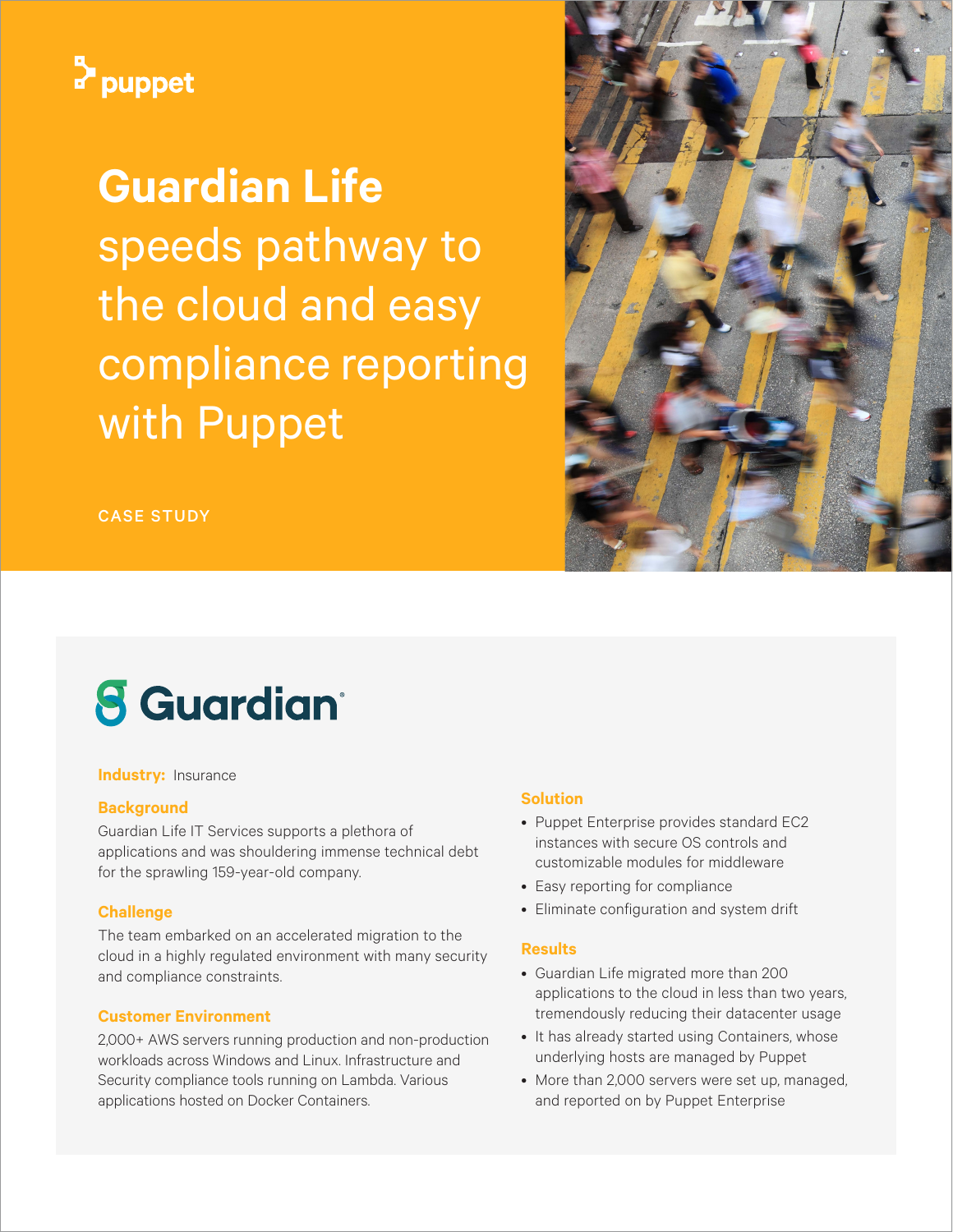# **Rapid cloud migration enables compliance and innovation**

Mohinder Singh started his job at Guardian Life few years go. He and his team were able to apply their cloud migration, configuration management and automation expertise in migrating a lot of applications to AWS and managing a suite of servers using Puppet. "The team's collective contribution and expertise on AWS and Puppet led to successful migration of a lot of applications".

A 159-year-old company that has grown into one of the largest mutual life insurers in the world, Guardian Life recognized that it had a large technical debt that held it back from its goals in the emerging competitive landscape for insurance. It began a rapid migration to AWS to build a foundation for innovative customer experiences.

**"Puppet is more, it's cloud agnostic. It works with VMs or a physical data center. As we moved toward the cloud, the general mindset changed. People had to write automations and not do only configurations. So that gave the spark to people to implement the standard configuration management. We started doing things in a better way rather than just lifting and shifting."**

**Mohinder Singh** Senior Cloud Engineer, Guardian Life

## **Aggressive cloud migration plan**

Singh knew from experience that Puppet configuration management makes the move to the cloud practicable.

"For the clients I've worked with that never really had any configuration management tools to keep the software in check, it was kind of a nightmare. It's not just troubleshooting that's challenging. For every new app, we as cloud engineers and DevOps engineers, had to manually provision the servers with the required controls and middleware. With Puppet, it's now automated. It takes the burden off of us," said Singh.

Guardian chose AWS as their primary cloud provider. It had a mix of Windows and Linux operating systems that use a variety of middleware to support applications. Implementing Puppet Enterprise to build and maintain servers sped the migration and showed the value of adopting a cloud-aware DevOps mindset for future development.

When asked how the enterprise would function without Puppet, Singh said, "We'd crumble. The systems would incur a drastic software and configuration drift without a configuration management tool like Puppet."

Each server is built using a base profile and roledefined additional profiles that install middleware based on role and OS categorization. Puppet modules then configure the middleware and software elements required. Users can then customize their middleware using the Hieradata feature provided by Puppet.